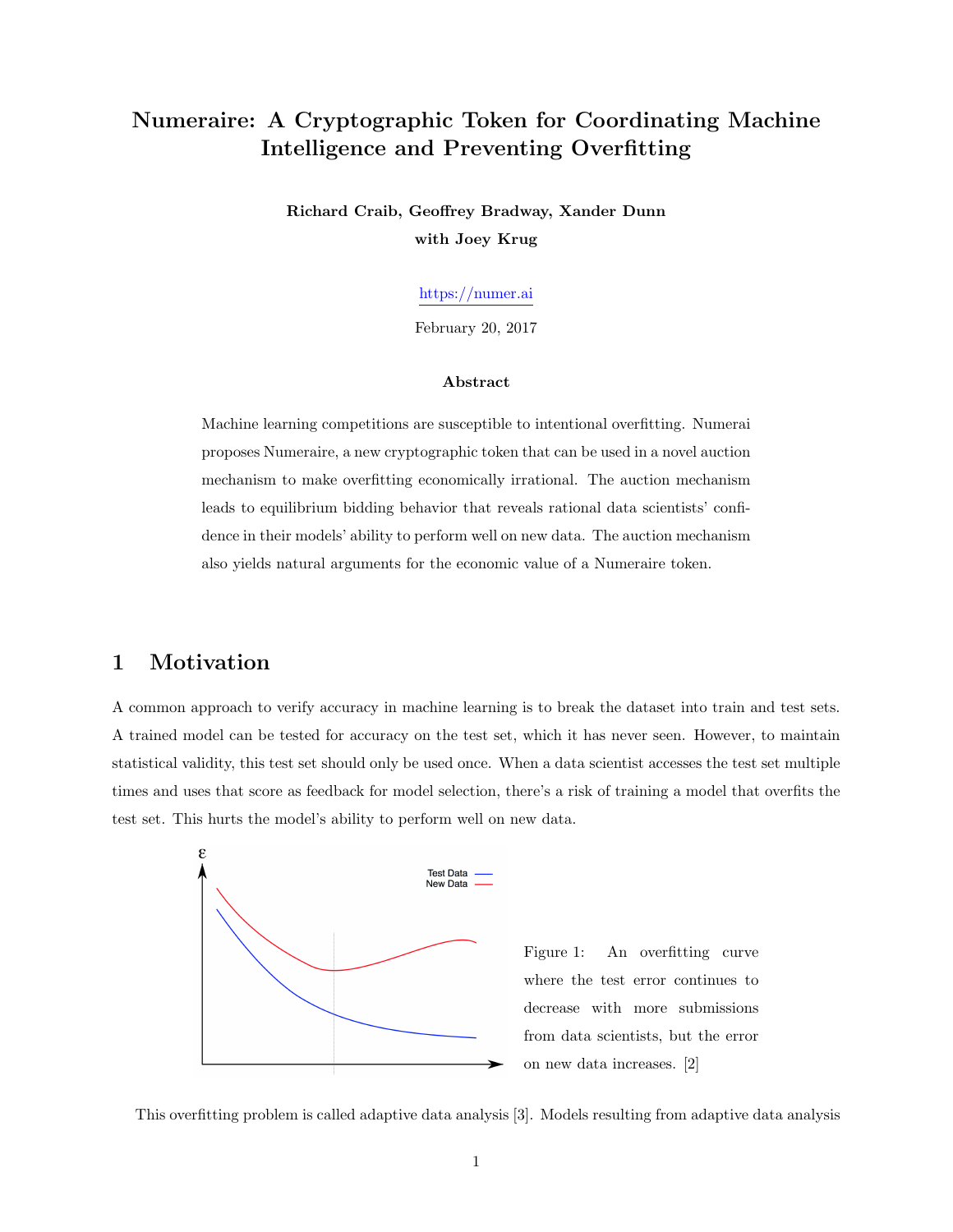range from slightly degraded to completely useless [\[4\]](#page-4-2). For Numerai, adaptive data analysis occurs when data scientists' models have overfit historical data, at the cost of live performance. In a machine learning competition there is incentive to overfit to the historical data because performance on that data dictates winnings. Overfitting becomes intentional. What Numerai really needs is not a collection of great backtests that work well on historical data, but a collection of great models that work well on new data.

Currently, the state of the art solution to holdout reuse is to limit the amount of information exposed when using the holdout set  $[1]$ . While sufficent for scientific discovery, this solution heavily degrades user experience and rankings in machine learning tournaments.

We propose a new system for data scientists to communicate their beliefs about the quality of their models. Data scientists will compete in the new tournament by staking a new crypto-token, Numeraire (NMR), on their predictions. The auction mechanism for resolving these stakes will reward correct predictions of a model's ability to perform well on new data. With Numeraire, data scientists will now be able to express their confidence in their models' live performance. Their expressions of confidence help us to emphasize the right models and improve the performance of our hedge fund.

### 2 Cryptographic Tokens

Numeraire is an ERC20 Ethereum token [\[6\]](#page-4-4). Ethereum tokens are represented as smart contracts that are executed on the Ethereum blockchain. The source code to Numeraire's smart contract is publicly available<sup>[1](#page-1-0)</sup>.

All minted Numeraire are sent to Numerai. The Ethereum smart contract dictates there will never be more than 21 million Numeraire minted. Numerai will send 1 million Numeraire to data scientists based on their historical ranking on Numerai's leaderboard. After the initial distribution, the smart contract will mint a fixed number of Numeraire each week until the maximum is reached. By performing well in Numerai's machine learning competition, data scientists will earn Numeraire on an ongoing basis.

When data scientists are confident of the predictions they have made, they send Numeraire to the Numeraire Ethereum smart contract. The receiving contract will hold the data scientists' Numeraire for some holding period  $t$ , with  $t$  sufficiently large to judge performance on new data. After  $t$  has passed, Numerai will send a message to the contract with information on which data scientists' predictions performed well on new data. Those data scientists whose predictions performed well earn dollars based on the auction mechanism, and their Numeraire are returned. Those data scientists whose predictions did not perform well on new data risk having their Numeraire destroyed. The irreversible destruction of these Numeraire will be publicly verifiable on the Ethereum blockchain.

<span id="page-1-0"></span><sup>1</sup><https://github.com/numerai/contract>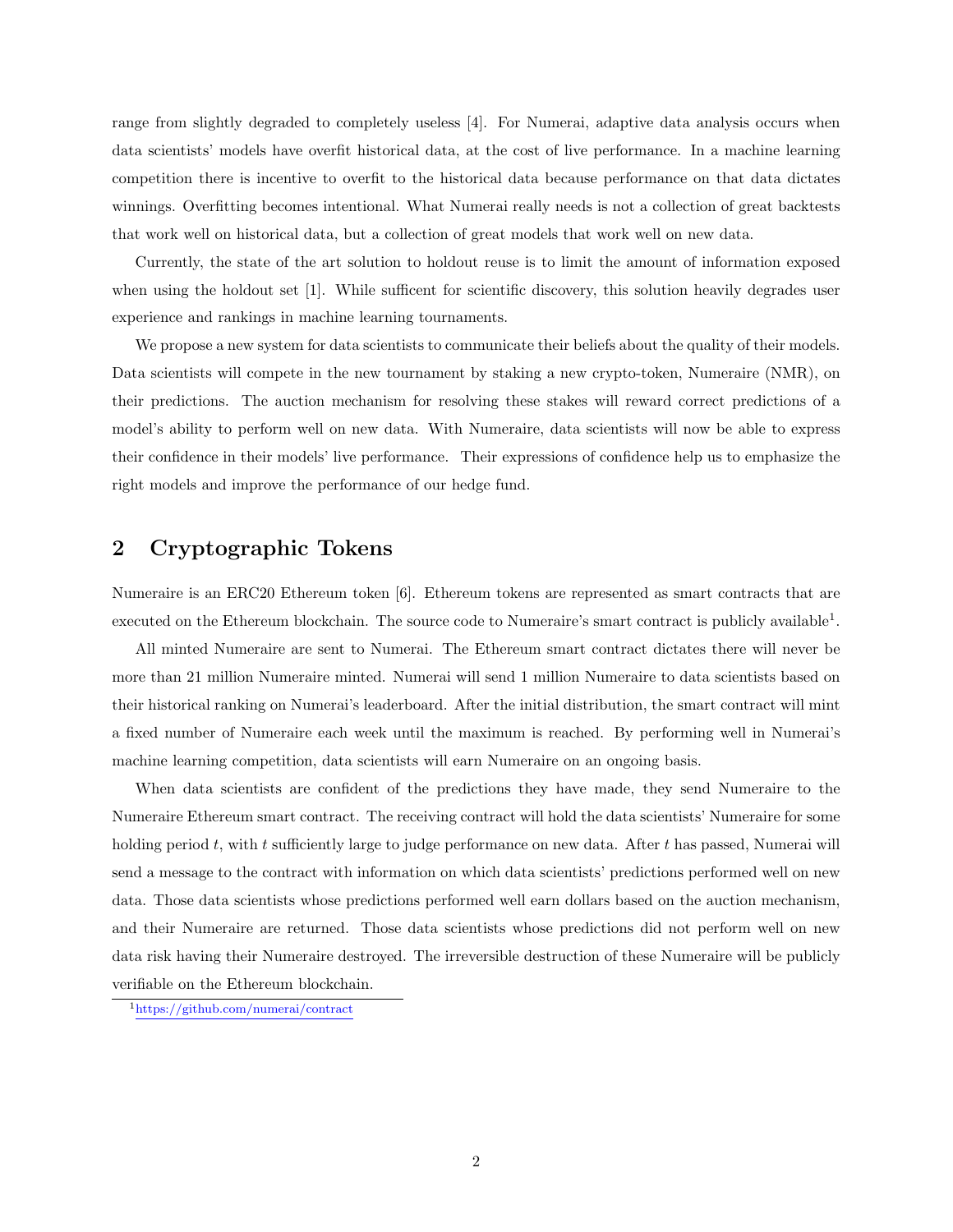### 3 Auction

#### 3.1 Overview

Every tournament has a staking prize pool, which is some fixed number of dollars. The auction mechanism allocates the prize pool among data scientists. Data scientists can submit bids to the auction. Bids are tuples (*c, s*) where *c* is confidence defined as the number of Numeraire the data scientist is willing to stake to win 1 dollar, and *s* is the amount of Numeraire being staked. For some time *t*, *s* is locked in the Ethereum contract, inaccessible to anyone, including Numerai. After *t* has passed, a variant on the multiunit Dutch auction is used to determine the payouts.

#### 3.2 Auction Mechanism

The auction mechanism is a multiunit Dutch auction with some additional rules. Performance is evaluated after time  $t$ . The performance evaluation metric is logloss<sup>[2](#page-2-0)</sup>, a suitable metric for binary classification problems like Numerai's machine learning competition. A model is considered to have performed well if logloss  $<-$  ln(0*.*5), and badly if logloss  $\geq -\ln(0.5)$ . The data scientists are ranked in descending order of confidence *c*. In descending order of confidence until the prize pool is depleted, data scientists are awarded *s/c* dollars if their models performed well or they lose stake *s* if they perform badly. Once the prize pool is depleted, data scientists no longer earn dollars or lose their stakes.

#### 3.3 Example

Assume a prize pool of 3000 dollars, and that time *t* has elapsed. Assume the staking auction ended as follows:

| Confidence $c$ | Stake s | s/c  | Logloss $\langle -\ln(0.5)\rangle$ | Data Scientist |
|----------------|---------|------|------------------------------------|----------------|
| 5              | 10000   | 2000 | NO                                 | WSW            |
| $\overline{4}$ | 2000    | 500  | YES                                | XIRAX          |
| 1.5            | 3000    | 2000 | YES                                | PHIL_CULLITON  |
|                | 5000    | 5000 | NO                                 | <b>DAENRIS</b> |
| 0.5            | 300     | 600  | YES                                | <b>ABRIOSI</b> |

WSW didn't achieve logloss  $\langle -\ln(0.5), \text{ so his } 10,000$  Numeraire are destroyed. XIRAX receives \$500 and his Numeraire are returned. PHIL CULLITON receives \$2000 and his Numeraire are returned. DAENRIS' Numeraire are destroyed. ABRIOSI receives \$500, \$100 less than his bid because the prize pool is exhausted. Everyone below ABRIOSI will have the Numeraire returned and receive zero dollars.

<span id="page-2-0"></span><sup>2</sup><https://www.kaggle.com/wiki/LogarithmicLoss>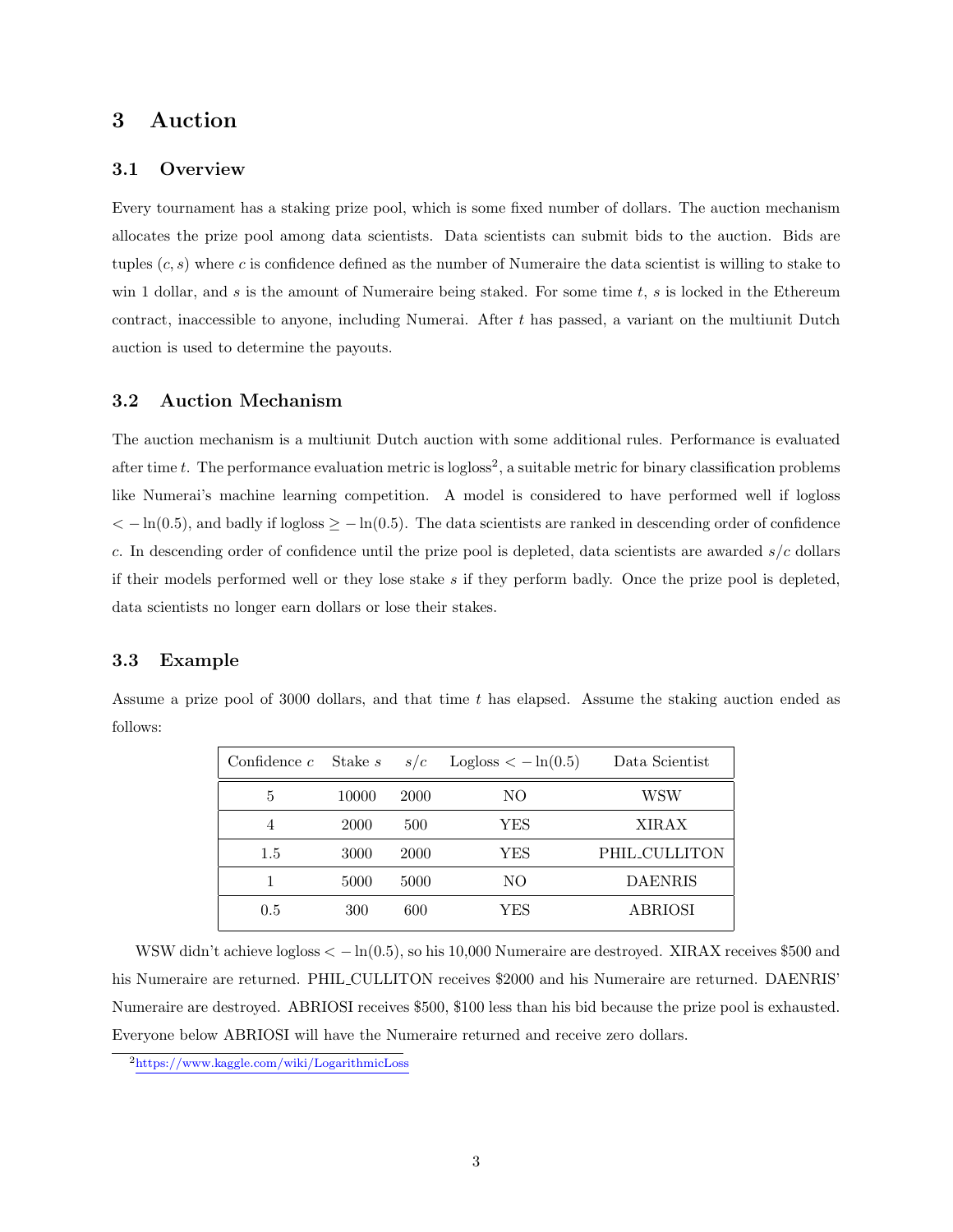### 4 Analysis of Staking

Let p be the probability that the model achieves logloss  $\langle -\ln(0.5) \rangle$  on new, unseen data. A low p would imply a high probability that a model is overfit. Let *s* be a data scientist's total Numeraire staked. Let *e* be the exchange rate of Numeraire per dollar. *c* is the confidence. A data scientist will stake Numeraire if the expected value of staking Numeraire is positive. If a data scientist stakes *s* and achieves logloss  $\geq -\ln(0.5)$ , the data scientist loses  $\frac{s}{e}$  dollars. If a data scientist stakes *s* and achieves logloss  $\langle -\ln(0.5),\right)$  the data scientist wins  $\frac{s}{c}$  dollars. Therefore, the expected value in dollars of staking *s* with confidence *c* is

$$
E(c, s) = p\frac{s}{c} - (1 - p)\frac{s}{e}
$$

A data scientist will stake if

$$
E(c, s) \ge 0
$$

$$
p\frac{s}{c} - (1 - p)\frac{s}{e} \ge 0
$$

This implies

$$
p \ge \frac{c}{c+e}
$$

This results in self-revelation: Data scientists are moved to reveal their true inner values. Solely in the interest of maximizing winnings, data scientists reveal their knowledge of their models' abilities to generalize to new, unseen data. As we let these tournaments repeat, we expect to see bidding behaviors that accurately reflect *p*, since overbidding and underbidding are both nonoptimal behaviors and the accuracy of estimating *p* increases with time.

Since having a higher confidence produces greater incentive to participate in an auction, we can make the following observations:

- The higher *p*, the higher *c* a data scientist will submit, and the more dollars the data scientist can win from the auction.
- For a fixed *p*, a confidence that is too high produces  $E(c, s) < 0$ , which will deter this strategy.
- Models that perform well on historical data but fail to generalize (low *p*) will either have logloss  $\langle -\ln(0.5) \text{ or have } E(c, s) \langle 0$ .
- Because Numeraire can be used by data scientists to earn dollars, the exchange rate  $e > 0$ .
- Numeraire is worth more to data scientists with large p because they can use it to earn dollars with higher confidence.
- A data scientist with  $p = 1$  has an expected value in dollars  $E(c, s) = \frac{s}{c}$ . To this data scientist, the value of all Numeraire is the net present value of all future stake payouts by Numerai.